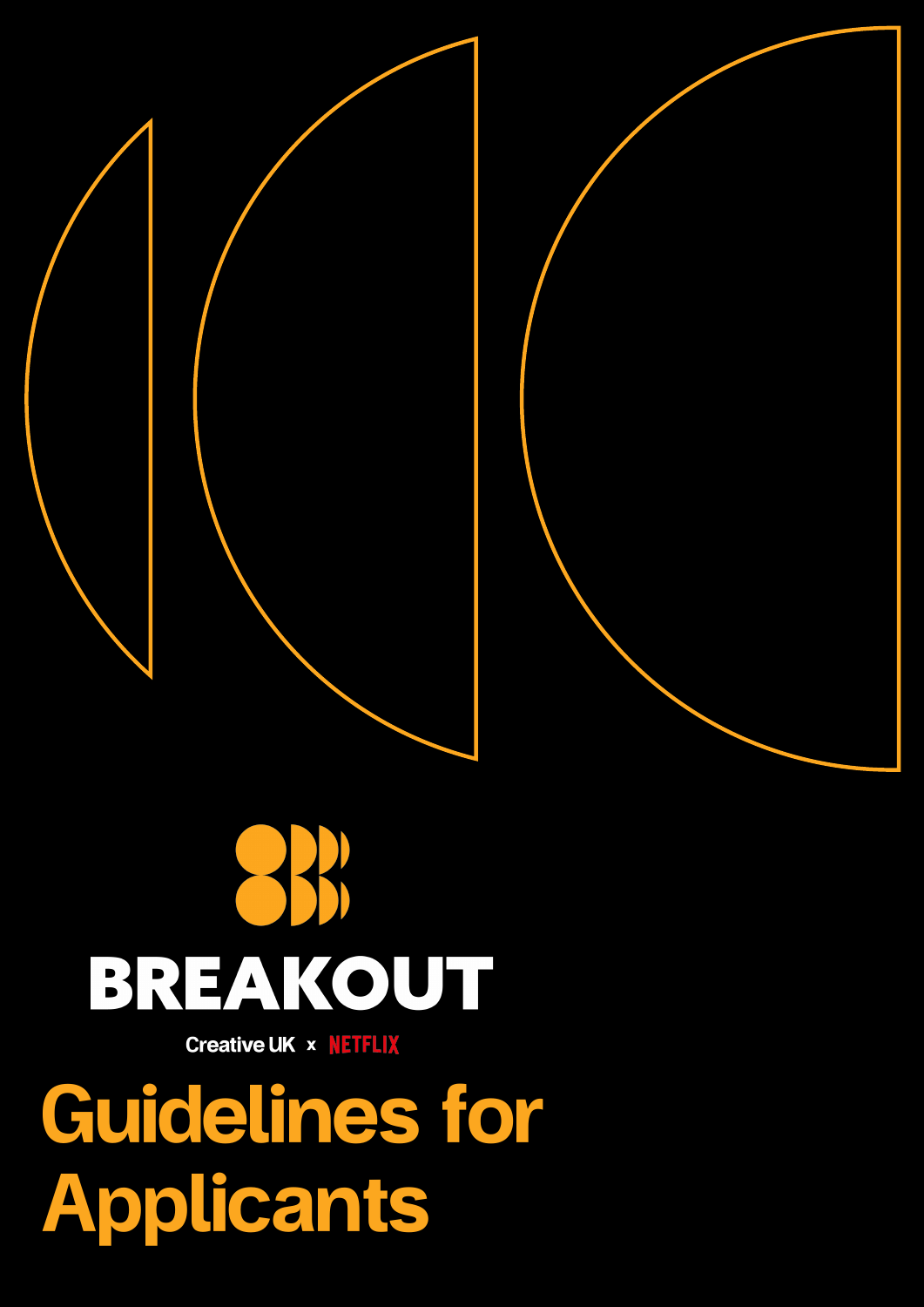# $\overline{(\zeta)}$

# These guidelines are to assist submissions to Breakout - please see also the [FAQs](https://www.wearecreative.uk/wp-content/uploads/2022/02/Breakout-FAQs.pdf)  to help answer any questions you may have.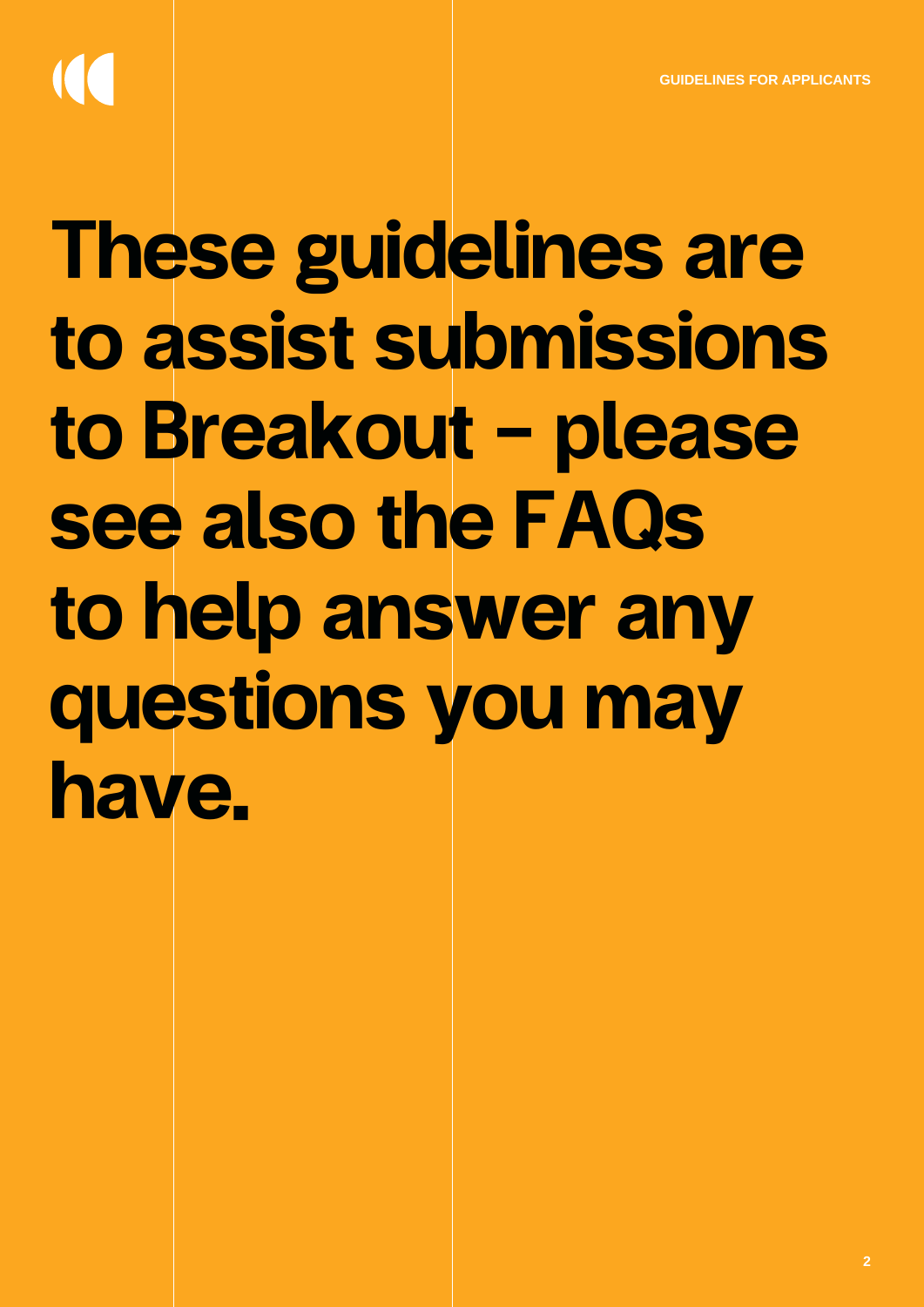

# What is Breakout?

Breakout is a new partnership between Creative UK and Netflix UK which gives the next generation of outstanding genre filmmakers the opportunity to make a breakout debut feature. The programme will provide UK talent with the tools and support to develop their voice and create original local stories that speak to a global audience. In addition to receiving £30,000 development funding, selected teams will take part in an intensive Lab programme of training and professional development while they advance their project. At the conclusion of the process, Netflix will greenlight at least one film for production.

#### **At a glance:**

| <b>Development Funding:</b> | 6 teams                                                         | £30,000 per team         |
|-----------------------------|-----------------------------------------------------------------|--------------------------|
| <b>Production Funding:</b>  | Minimum 1 project greenlit                                      | Approximate £1.5m budget |
| <b>Submission dates:</b>    | Opens 12 noon, 23 February 2022   Closes 12 noon, 23 March 2022 |                          |

Breakout is run by Creative UK with the support and collaboration of Netflix UK. We are offering a unique opportunity for emerging filmmakers to realise their vision with one of the widest reaching entertainment companies in the world.

#### What are we looking for?

We are looking for stories that will move, surprise, challenge and entertain, from emerging voices that need to be heard. We are looking for British films that appeal to a broad audience in recognisable genres that will lend themselves to a debut budget - such as mystery and crime thrillers, comedies and rom-com, bold original horror, provocative thriller, young adult and family adventure.

We want to work with emerging filmmakers who have an instinctive ability and aspiration to make broader-skewing films for a UK audience with the potential to travel internationally. We are seeking applications from filmmaking teams with a flare for genre and the potential to deliver for Netflix audiences and we will support this with the opportunity to get their first funded feature off the ground.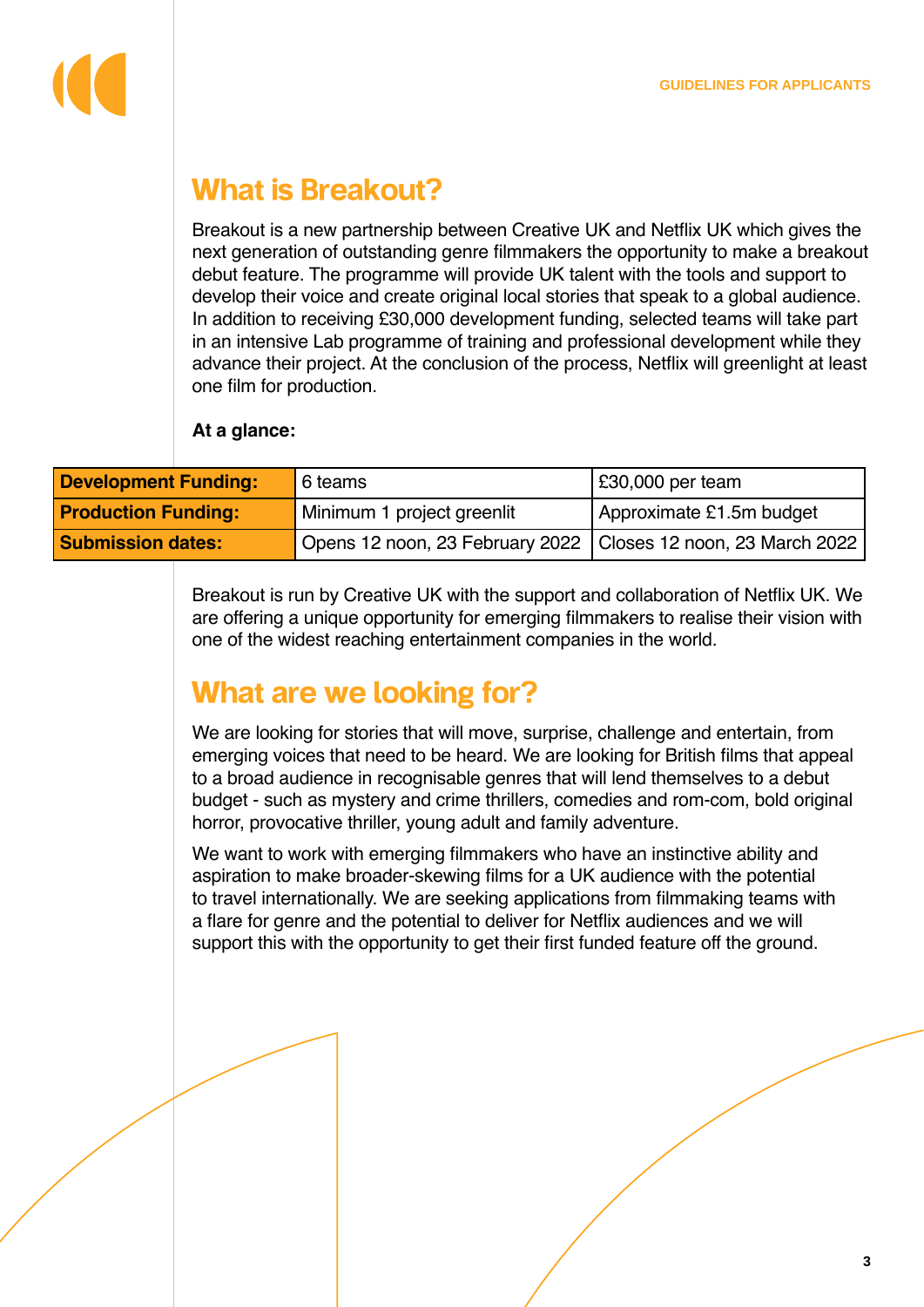## Who can apply?

We are looking for creative talent who have not yet made a funded feature, but whose work has already generated positive industry and/or public attention in short film, theatre, TV and documentaries, or perhaps from online content, video gaming, commercials/advertising, graphic novels and music promos. Writers, directors and producers should each be able to demonstrate one of the following as evidence of such recognition (please note, this experience does not necessarily need to have been achieved together as a team):

- acceptance at a minimum of two short film festivals listed in the British Council festival directory **http://film.britishcouncil.org/festivals-directory**
- selection for established online platforms such as Vimeo Staff Picks, Short of the Week, Dust, Altar, Omeletto - or evidence of viral impact/success
- a minimum of one completed professional theatre production of your work
- a minimum of two completed professional advertising campaigns
- a minimum of one completed television production of your work
- a minimum of two released video games

Teams need to be already formed and primed with projects ready for an intensive development experience. All applications need to have a producer already attached and leading the development. Please note we are unable to accept submissions from directors or writers who propose to be lead producer of their film; we require producers to be dedicated in that role for the project and the programme. Projects should preferably be at full draft stage - or at least detailed full treatment - rather than at a more nascent stage.

This initiative is designed for emerging talent, however if producers intending to apply have more experience than one full feature as lead producer, then please contact us to discuss.

Applications from directors with experience in other forms – for example, a documentary feature or network TV drama - who are looking to make their fiction debut feature may also be considered at our discretion. Please contact us before applying to discuss.

Each project can have a maximum of four people attached at the time of submission.

Applicants can be attached to one submission only, and we ask lead applicants to make sure before applying that their team members are not attached to other projects intending to apply.

#### **We do NOT accept applications from:**

- anyone currently studying in Further or Higher Education at any level
- teams with stories which are not primarily/substantively set in the UK
- teams with key creative members who are not based in the UK and Ireland.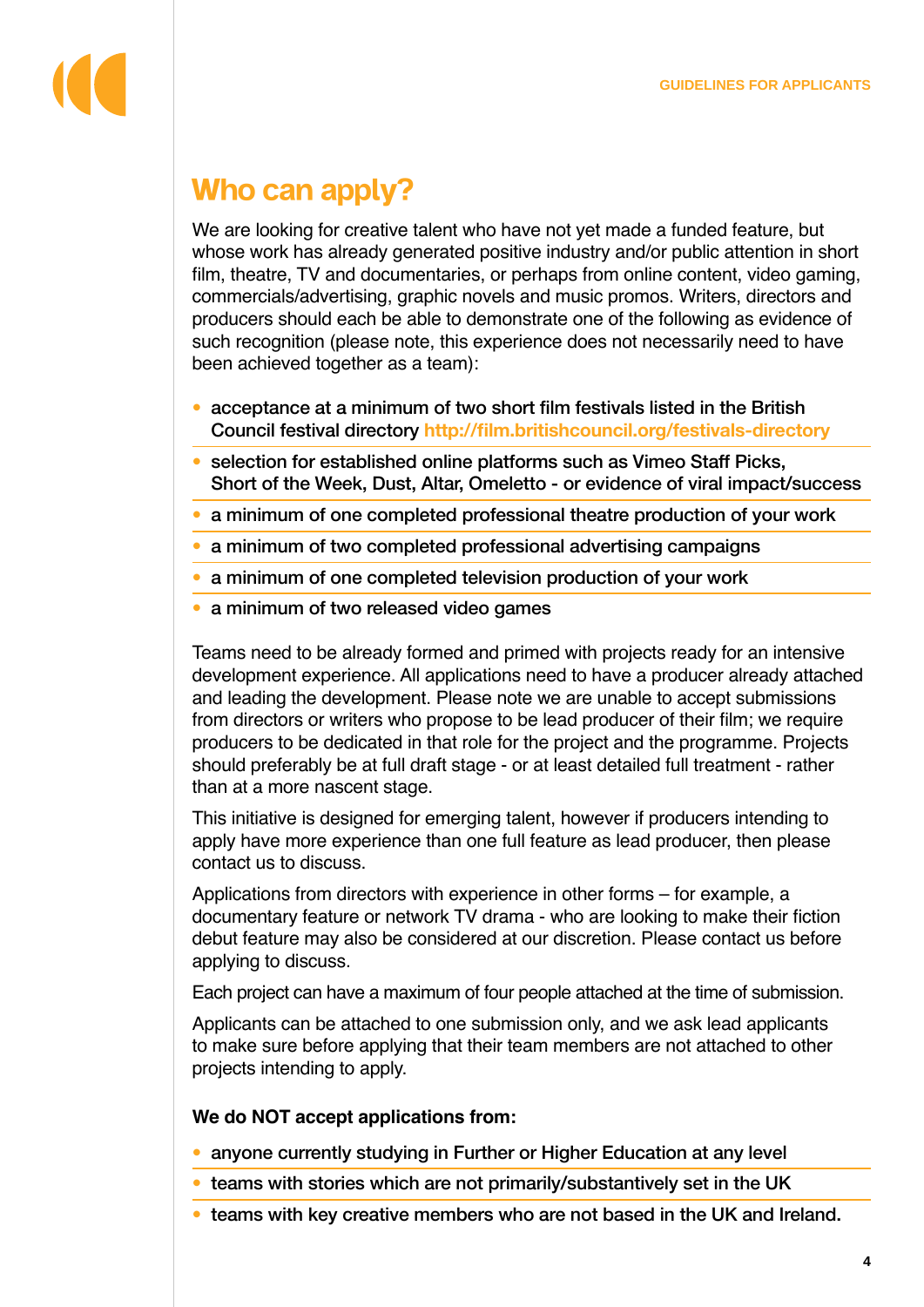# **Participation**

The work of both Creative UK and Netflix has demonstrated a commitment to diverse emerging talent and inclusion; we proactively encourage submissions from women, ethnic minorities, people with disabilities and other groups underrepresented in the film industry.

Participating in Breakout is a commitment. We want to work with passionate, ambitious and committed filmmakers who will seize the opportunity. We also understand that applicants have jobs or freelance work, families and responsibilities, and access needs; we will do what we can to support selected participants, no matter what their personal circumstances.

We cover the costs of attending the Labs in addition to the development award. Furthermore, there are funds available to contribute towards specific access needs of participants (e.g. childcare or disability). Decisions regarding the allocation of support will be made on a case-by-case basis. If you have a question regarding participation and access in advance of applying, please contact us.

## How to apply?

You can make your project submission from 12 noon on 23 February 2022 until 12 noon on 23 March 2022. The application form can be found at: **http://applications.creativeengland.co.uk/application/324**

#### **Your application will need to include:**

- A 25-words (or less) logline
- A synopsis of no more than 500 words
- A full script, or a treatment (of no more than 3000 words/5 A4 pages)
- A creative statement up to 500 words or a team video statement of no more than 3 minutes
- A writing sample from the writer\*

.

• Relevant links to examples of work by the director

The application form includes further instructions on what each of the above elements should cover; please note that for the creative statement - whether written or on video - we are looking for an insight into the people applying and their shared creative vision for the project (and we are NOT looking for video sizzle reels).

*\*Writers should submit a full writing sample as part of the application. If a full script for the project already exists, then this should be the writing sample – however where it does not, it should be a full-length screenplay, TV script, novel, play or* equivalent. In cases where only short film scripts or short stories of less than *twenty pages exist, two such samples should be provided.*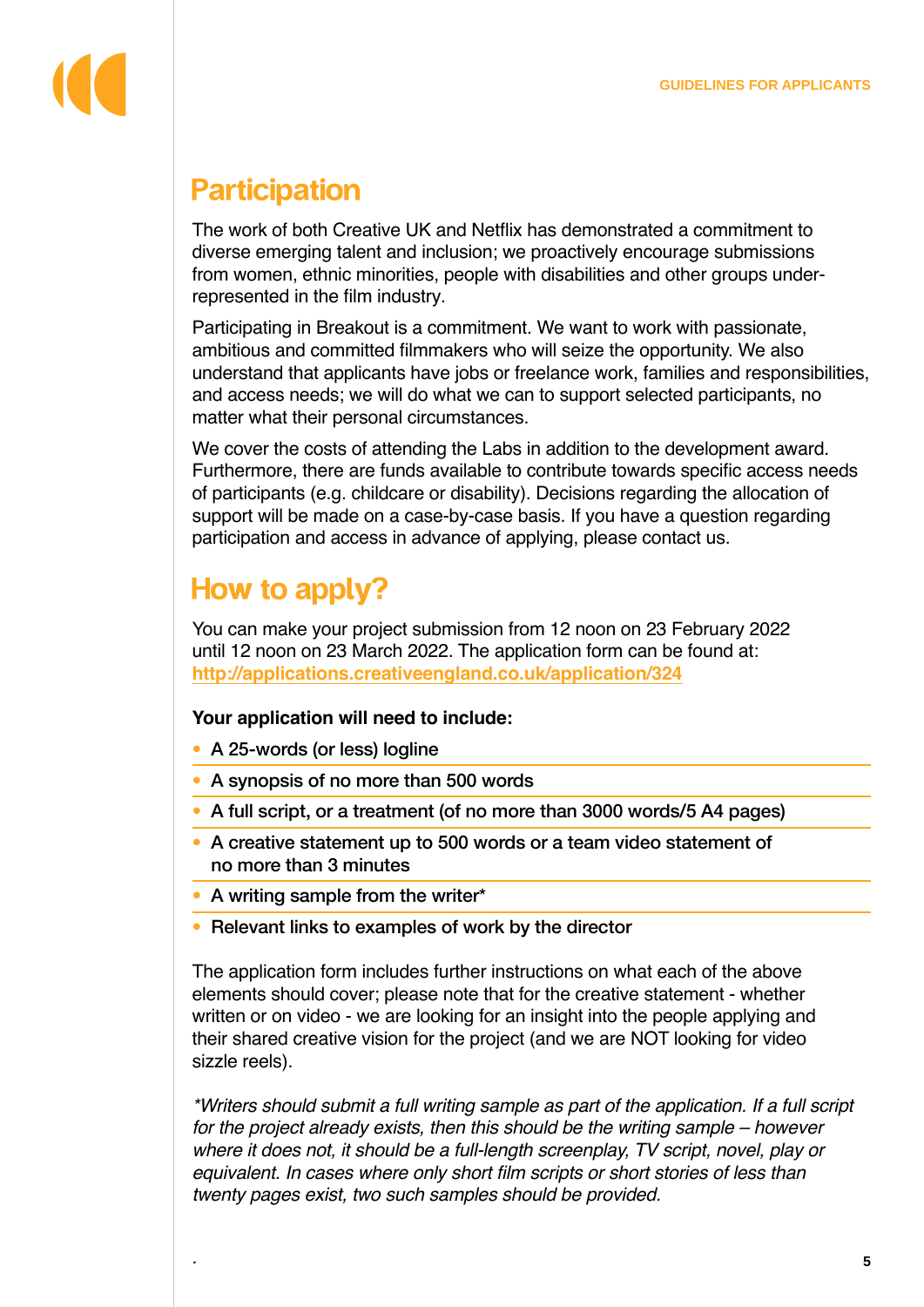## How do we select projects?

#### **Each submission will be assessed according to:**

- the evident ability and potential of the filmmaking team
- the quality and originality of the project
- the readiness and potential of the project for the Breakout process
- the suitability of the project for the Netflix service

As part of the application, we ask all team members to confirm their current region of primary residence in the UK.

Up to 12 projects will be shortlisted and teams will be invited to a selection panel during May 2022.

The selection panel will then invite up to 6 projects/filmmaking teams to participate. The selection panel will consist of representatives from Creative UK and Netflix UK.

#### What happens if you are successful?

The selected teams will receive development funding of £30,000 and the programme will consist of two intensive residential Labs. In the Development Lab, filmmakers will explore their vision and advance their story and script through dedicated development and experimentation. The Production Lab will equip and prepare teams for the realities of successfully making and delivering a film to Netflix. Please note that residential Labs are mandatory and likely to take approximately three to four days each.

Script/project development will take place alongside the Labs. After final submission of developed scripts, Netflix will greenlight at least 1 film for full production with a budget of approximately £1.5m.

#### **Timetable**

#### **Below is a timetable for the programme.**

*Please note these dates may be subject to change.*

| <b>Open for applications:</b> 12 noon, 23rd February 2022  |
|------------------------------------------------------------|
| <b>Deadline for applications:</b> 12 noon, 23rd March 2022 |
| <b>Teams selected for interview:</b> May 2022              |
| <b>Interview panels for teams:</b> May 2022                |
| <b>Successful teams informed:</b> By end of May 2022       |
| <b>Development Lab:</b> July 2022 (approx. 3 days)         |
| <b>Production Lab:</b> October 2022 (approx. 3 days)       |
| <b>Final script delivery:</b> January 2023                 |
| <b>Greenlight decision:</b> February 2023                  |
|                                                            |